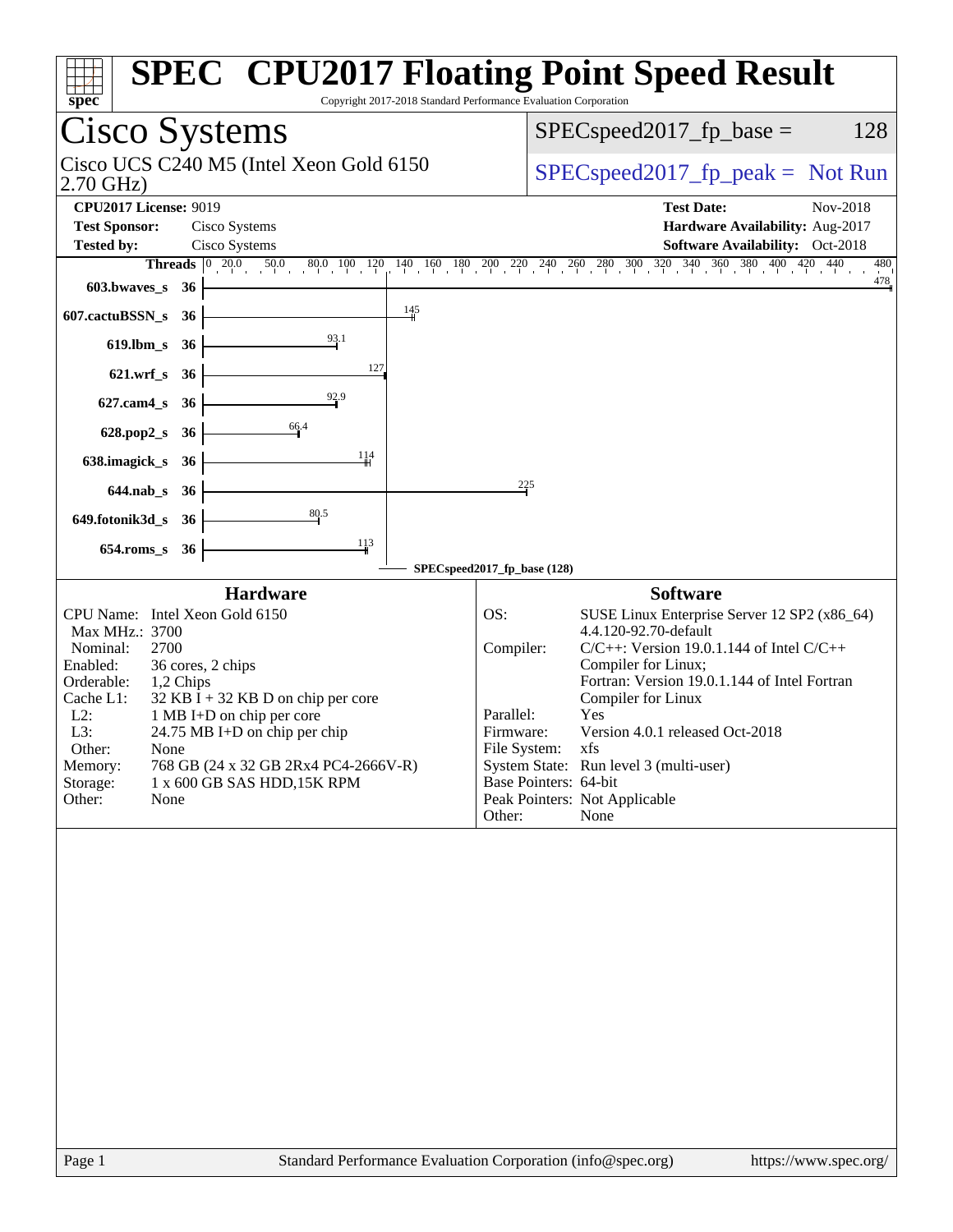

Copyright 2017-2018 Standard Performance Evaluation Corporation

# Cisco Systems

2.70 GHz) Cisco UCS C240 M5 (Intel Xeon Gold 6150  $SPECspeed2017_fpcak = Not Run$ 

 $SPEC speed2017_fp\_base = 128$ 

**[CPU2017 License:](http://www.spec.org/auto/cpu2017/Docs/result-fields.html#CPU2017License)** 9019 **[Test Date:](http://www.spec.org/auto/cpu2017/Docs/result-fields.html#TestDate)** Nov-2018 **[Test Sponsor:](http://www.spec.org/auto/cpu2017/Docs/result-fields.html#TestSponsor)** Cisco Systems **[Hardware Availability:](http://www.spec.org/auto/cpu2017/Docs/result-fields.html#HardwareAvailability)** Aug-2017 **[Tested by:](http://www.spec.org/auto/cpu2017/Docs/result-fields.html#Testedby)** Cisco Systems **Cisco Systems [Software Availability:](http://www.spec.org/auto/cpu2017/Docs/result-fields.html#SoftwareAvailability)** Oct-2018

### **[Results Table](http://www.spec.org/auto/cpu2017/Docs/result-fields.html#ResultsTable)**

|                            | <b>Base</b>    |                |                |                | <b>Peak</b> |                |       |                |                |              |                |              |                |              |
|----------------------------|----------------|----------------|----------------|----------------|-------------|----------------|-------|----------------|----------------|--------------|----------------|--------------|----------------|--------------|
| <b>Benchmark</b>           | <b>Threads</b> | <b>Seconds</b> | Ratio          | <b>Seconds</b> | Ratio       | <b>Seconds</b> | Ratio | <b>Threads</b> | <b>Seconds</b> | <b>Ratio</b> | <b>Seconds</b> | <b>Ratio</b> | <b>Seconds</b> | <b>Ratio</b> |
| 603.bwayes s               | 36             | 123            | 479            | 123            | 478         | 123            | 478   |                |                |              |                |              |                |              |
| 607.cactuBSSN s            | 36             | 113            | 147            | 115            | 145         | 115            | 145   |                |                |              |                |              |                |              |
| $619.$ lbm_s               | 36             | 56.3           | 93.1           | 56.2           | 93.2        | 56.4           | 92.8  |                |                |              |                |              |                |              |
| $621.wrf$ s                | 36             | 104            | 127            | 105            | 126         | 104            | 127   |                |                |              |                |              |                |              |
| $627$ .cam4 s              | 36             | 95.2           | 93.1           | 95.4           | 92.9        | 96.0           | 92.3  |                |                |              |                |              |                |              |
| $628.pop2_s$               | 36             | 180            | 65.9           | 177            | 67.2        | 179            | 66.4  |                |                |              |                |              |                |              |
| 638.imagick_s              | 36             | 124            | 116            | 127            | 114         | 128            | 113   |                |                |              |                |              |                |              |
| $644$ .nab s               | 36             | 77.6           | <u>225</u>     | 77.6           | 225         | 77.7           | 225   |                |                |              |                |              |                |              |
| 649.fotonik3d s            | 36             | 113            | 80.8           | 113            | 80.5        | 114            | 80.0  |                |                |              |                |              |                |              |
| $654$ .roms s              | 36             | 139            | <b>113</b>     | 138            | 114         | 139            | 113   |                |                |              |                |              |                |              |
| $SPEC speed2017$ fp base = |                | 128            |                |                |             |                |       |                |                |              |                |              |                |              |
| SPECspeed 2017 fp peak $=$ |                |                | <b>Not Run</b> |                |             |                |       |                |                |              |                |              |                |              |

Results appear in the [order in which they were run.](http://www.spec.org/auto/cpu2017/Docs/result-fields.html#RunOrder) Bold underlined text [indicates a median measurement](http://www.spec.org/auto/cpu2017/Docs/result-fields.html#Median).

### **[Operating System Notes](http://www.spec.org/auto/cpu2017/Docs/result-fields.html#OperatingSystemNotes)**

Stack size set to unlimited using "ulimit -s unlimited"

### **[General Notes](http://www.spec.org/auto/cpu2017/Docs/result-fields.html#GeneralNotes)**

Environment variables set by runcpu before the start of the run: KMP\_AFFINITY = "granularity=fine,compact" LD\_LIBRARY\_PATH = "/home/cpu2017/lib/ia32:/home/cpu2017/lib/intel64" OMP\_STACKSIZE = "192M"

 Binaries compiled on a system with 1x Intel Core i7-4790 CPU + 32GB RAM memory using Redhat Enterprise Linux 7.4 Transparent Huge Pages enabled by default Prior to runcpu invocation Filesystem page cache synced and cleared with: sync; echo 3> /proc/sys/vm/drop\_caches Yes: The test sponsor attests, as of date of publication, that CVE-2017-5754 (Meltdown) is mitigated in the system as tested and documented. Yes: The test sponsor attests, as of date of publication, that CVE-2017-5753 (Spectre variant 1) is mitigated in the system as tested and documented. Yes: The test sponsor attests, as of date of publication, that CVE-2017-5715 (Spectre variant 2) is mitigated in the system as tested and documented.

## **[Platform Notes](http://www.spec.org/auto/cpu2017/Docs/result-fields.html#PlatformNotes)**

BIOS Settings: Intel HyperThreading Technology set to Disabled CPU performance set to Enterprise

**(Continued on next page)**

Page 2 Standard Performance Evaluation Corporation [\(info@spec.org\)](mailto:info@spec.org) <https://www.spec.org/>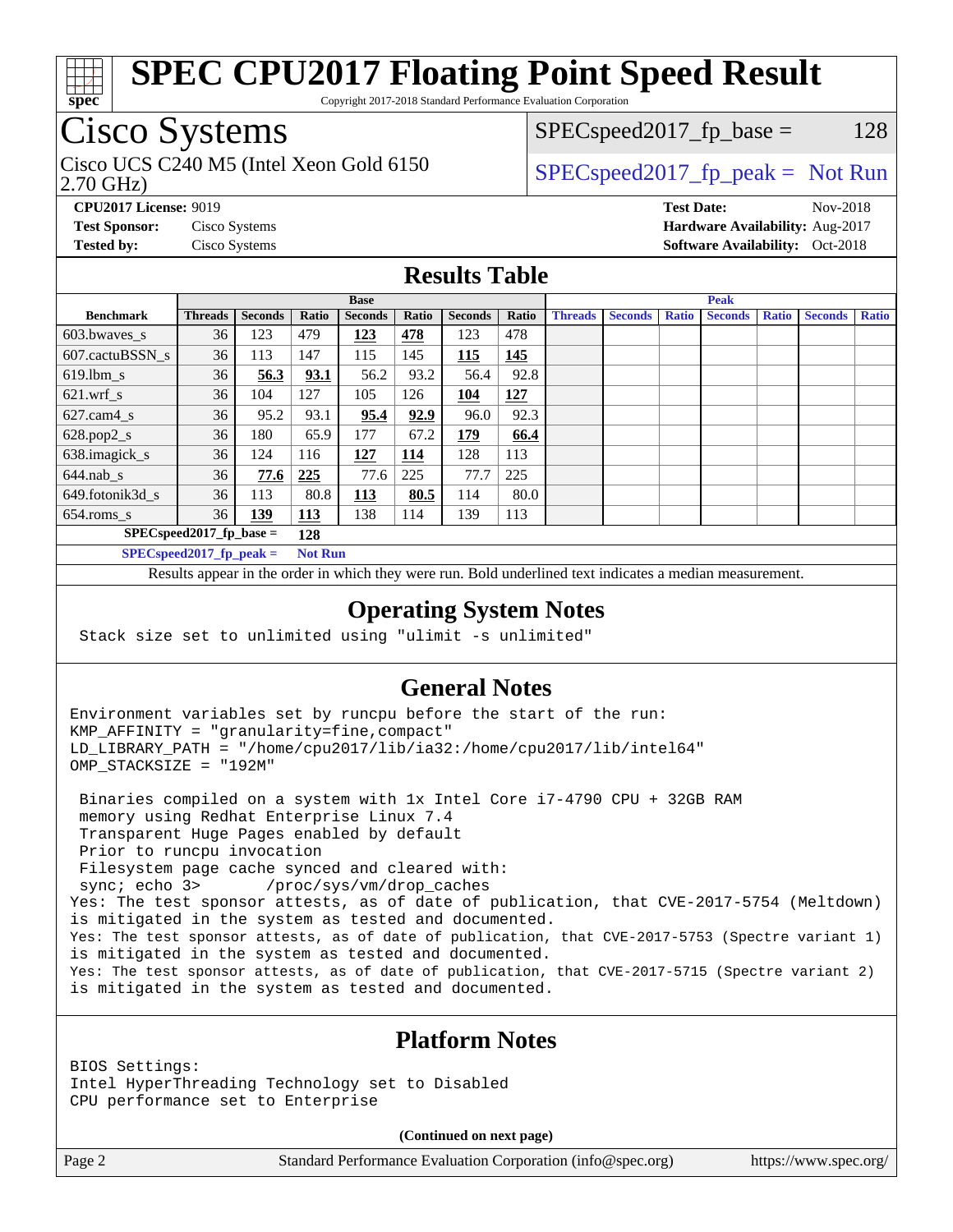

Copyright 2017-2018 Standard Performance Evaluation Corporation

# Cisco Systems

2.70 GHz) Cisco UCS C240 M5 (Intel Xeon Gold 6150 [SPECspeed2017\\_fp\\_peak =](http://www.spec.org/auto/cpu2017/Docs/result-fields.html#SPECspeed2017fppeak) Not Run

 $SPECspeed2017_fp\_base = 128$ 

**[Test Sponsor:](http://www.spec.org/auto/cpu2017/Docs/result-fields.html#TestSponsor)** Cisco Systems **[Hardware Availability:](http://www.spec.org/auto/cpu2017/Docs/result-fields.html#HardwareAvailability)** Aug-2017 **[Tested by:](http://www.spec.org/auto/cpu2017/Docs/result-fields.html#Testedby)** Cisco Systems **[Software Availability:](http://www.spec.org/auto/cpu2017/Docs/result-fields.html#SoftwareAvailability)** Oct-2018

**[CPU2017 License:](http://www.spec.org/auto/cpu2017/Docs/result-fields.html#CPU2017License)** 9019 **[Test Date:](http://www.spec.org/auto/cpu2017/Docs/result-fields.html#TestDate)** Nov-2018

### **[Platform Notes \(Continued\)](http://www.spec.org/auto/cpu2017/Docs/result-fields.html#PlatformNotes)**

| Power Performance Tuning set to OS Controls<br>SNC set to Disabled<br>Patrol Scrub set to Disabled<br>Sysinfo program /home/cpu2017/bin/sysinfo<br>running on linux-fdny Wed Dec 5 04:04:33 2018                                                                                                                                                                                                                           | Rev: r5797 of 2017-06-14 96c45e4568ad54c135fd618bcc091c0f                                                                                                                                                                                                                                                                                                    |                       |  |  |
|----------------------------------------------------------------------------------------------------------------------------------------------------------------------------------------------------------------------------------------------------------------------------------------------------------------------------------------------------------------------------------------------------------------------------|--------------------------------------------------------------------------------------------------------------------------------------------------------------------------------------------------------------------------------------------------------------------------------------------------------------------------------------------------------------|-----------------------|--|--|
| SUT (System Under Test) info as seen by some common utilities.<br>For more information on this section, see<br>https://www.spec.org/cpu2017/Docs/config.html#sysinfo                                                                                                                                                                                                                                                       |                                                                                                                                                                                                                                                                                                                                                              |                       |  |  |
| From /proc/cpuinfo<br>"physical id"s (chips)<br>2.<br>36 "processors"<br>cpu cores : 18<br>siblings : 18                                                                                                                                                                                                                                                                                                                   | model name : Intel(R) Xeon(R) Gold 6150 CPU @ 2.70GHz<br>cores, siblings (Caution: counting these is hw and system dependent. The following<br>excerpts from /proc/cpuinfo might not be reliable. Use with caution.)<br>physical 0: cores 0 1 2 3 4 8 9 10 11 16 17 18 19 20 24 25 26 27<br>physical 1: cores 0 1 2 3 4 8 9 10 11 16 17 18 19 20 24 25 26 27 |                       |  |  |
| From 1scpu:<br>Architecture:<br>$CPU op-mode(s):$<br>Byte Order:<br>CPU(s):<br>On-line CPU $(s)$ list:<br>Thread(s) per core:<br>$Core(s)$ per socket:<br>Socket(s):<br>NUMA $node(s)$ :<br>Vendor ID:<br>CPU family:<br>Model:<br>Model name:<br>Stepping:<br>CPU MHz:<br>$CPU$ $max$ $MHz$ :<br>CPU min MHz:<br>BogoMIPS:<br>Virtualization:<br>Lld cache:<br>Lli cache:<br>L2 cache:<br>L3 cache:<br>NUMA node0 CPU(s): | x86_64<br>$32$ -bit, $64$ -bit<br>Little Endian<br>36<br>$0 - 35$<br>$\mathbf{1}$<br>18<br>$\overline{2}$<br>2<br>GenuineIntel<br>6<br>85<br>$Intel(R)$ Xeon $(R)$ Gold 6150 CPU @ 2.70GHz<br>4<br>2639.671<br>3700.0000<br>1200.0000<br>5387.30<br>VT-x<br>32K<br>32K<br>1024K<br>25344K<br>$0 - 17$<br>(Continued on next page)                            |                       |  |  |
| Page 3                                                                                                                                                                                                                                                                                                                                                                                                                     | Standard Performance Evaluation Corporation (info@spec.org)                                                                                                                                                                                                                                                                                                  | https://www.spec.org/ |  |  |
|                                                                                                                                                                                                                                                                                                                                                                                                                            |                                                                                                                                                                                                                                                                                                                                                              |                       |  |  |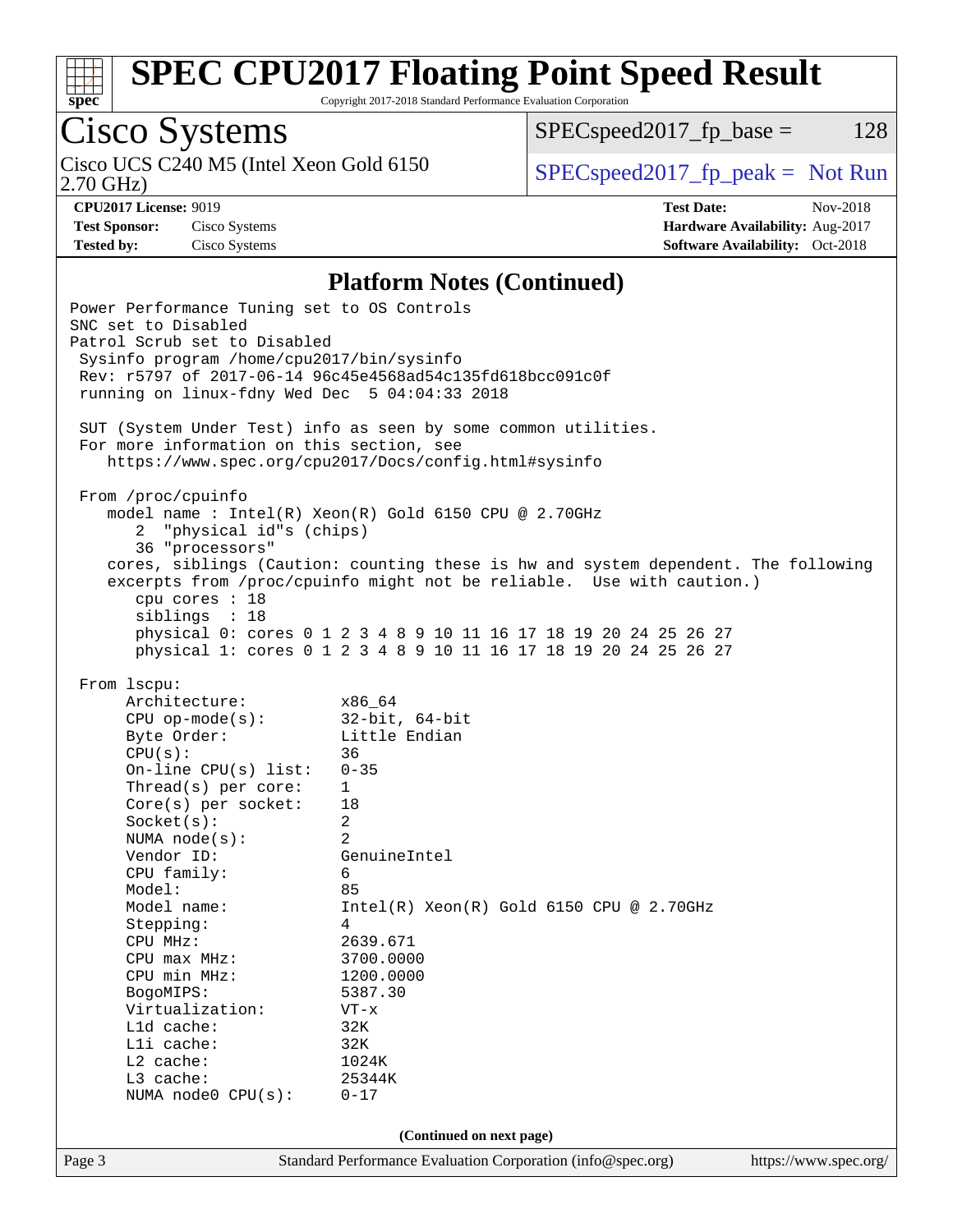

 dtherm hwp hwp\_act\_window hwp\_epp hwp\_pkg\_req intel\_pt rsb\_ctxsw spec\_ctrl stibp retpoline kaiser tpr\_shadow vnmi flexpriority ept vpid fsgsbase tsc\_adjust bmi1 hle avx2 smep bmi2 erms invpcid rtm cqm mpx avx512f avx512dq rdseed adx smap clflushopt clwb avx512cd avx512bw avx512vl xsaveopt xsavec xgetbv1 cqm\_llc cqm\_occup\_llc /proc/cpuinfo cache data cache size : 25344 KB From numactl --hardware WARNING: a numactl 'node' might or might not correspond to a physical chip. available: 2 nodes (0-1) node 0 cpus: 0 1 2 3 4 5 6 7 8 9 10 11 12 13 14 15 16 17 node 0 size: 385626 MB node 0 free: 383247 MB node 1 cpus: 18 19 20 21 22 23 24 25 26 27 28 29 30 31 32 33 34 35 node 1 size: 387054 MB node 1 free: 381353 MB node distances: node 0 1 0: 10 21 1: 21 10 From /proc/meminfo MemTotal: 791225612 kB HugePages\_Total: 0 Hugepagesize: 2048 kB From /etc/\*release\* /etc/\*version\* SuSE-release: SUSE Linux Enterprise Server 12 (x86\_64) VERSION = 12 PATCHLEVEL = 2 # This file is deprecated and will be removed in a future service pack or release. # Please check /etc/os-release for details about this release. os-release: NAME="SLES" VERSION="12-SP2" VERSION\_ID="12.2" PRETTY\_NAME="SUSE Linux Enterprise Server 12 SP2" ID="sles"

**(Continued on next page)**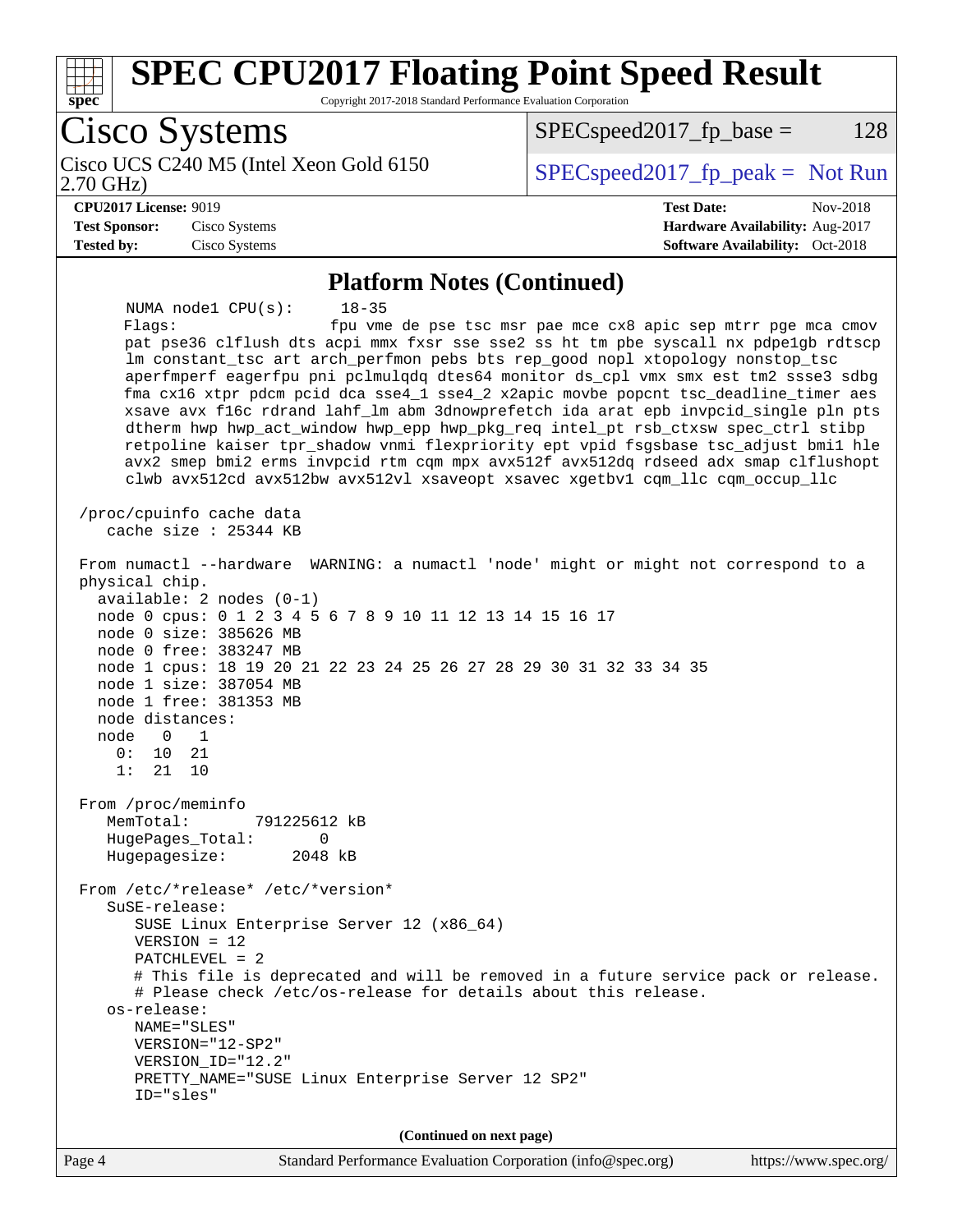

Copyright 2017-2018 Standard Performance Evaluation Corporation

## Cisco Systems

2.70 GHz) Cisco UCS C240 M5 (Intel Xeon Gold 6150  $SPEC speed2017<sub>fp</sub> peak = Not Run$ 

 $SPEC speed2017_fp\_base = 128$ 

**[Test Sponsor:](http://www.spec.org/auto/cpu2017/Docs/result-fields.html#TestSponsor)** Cisco Systems **[Hardware Availability:](http://www.spec.org/auto/cpu2017/Docs/result-fields.html#HardwareAvailability)** Aug-2017 **[Tested by:](http://www.spec.org/auto/cpu2017/Docs/result-fields.html#Testedby)** Cisco Systems **[Software Availability:](http://www.spec.org/auto/cpu2017/Docs/result-fields.html#SoftwareAvailability)** Oct-2018

**[CPU2017 License:](http://www.spec.org/auto/cpu2017/Docs/result-fields.html#CPU2017License)** 9019 **[Test Date:](http://www.spec.org/auto/cpu2017/Docs/result-fields.html#TestDate)** Nov-2018

### **[Platform Notes \(Continued\)](http://www.spec.org/auto/cpu2017/Docs/result-fields.html#PlatformNotes)**

 ANSI\_COLOR="0;32" CPE\_NAME="cpe:/o:suse:sles:12:sp2"

uname -a:

 Linux linux-fdny 4.4.120-92.70-default #1 SMP Wed Mar 14 15:59:43 UTC 2018 (52a83de) x86\_64 x86\_64 x86\_64 GNU/Linux

run-level 3 Dec 4 22:53

 SPEC is set to: /home/cpu2017 Filesystem Type Size Used Avail Use% Mounted on /dev/sda2 xfs 500G 168G 333G 34% /

 Additional information from dmidecode follows. WARNING: Use caution when you interpret this section. The 'dmidecode' program reads system data which is "intended to allow hardware to be accurately determined", but the intent may not be met, as there are frequent changes to hardware, firmware, and the "DMTF SMBIOS" standard. BIOS Cisco Systems, Inc. C240M5.4.0.1.139.1003182220 10/03/2018

 Memory: 24x 0xCE00 M393A4K40CB2-CTD 32 GB 2 rank 2666

(End of data from sysinfo program)

### **[Compiler Version Notes](http://www.spec.org/auto/cpu2017/Docs/result-fields.html#CompilerVersionNotes)**

| Page 5 |                                                                                                      | Standard Performance Evaluation Corporation (info@spec.org) | https://www.spec.org/ |
|--------|------------------------------------------------------------------------------------------------------|-------------------------------------------------------------|-----------------------|
|        |                                                                                                      | (Continued on next page)                                    |                       |
| FC     | 603.bwaves $s(base)$ 649.fotonik3d $s(base)$ 654.roms $s(base)$                                      |                                                             |                       |
|        |                                                                                                      |                                                             |                       |
|        | ifort (IFORT) 19.0.1.144 20181018<br>Copyright (C) 1985-2018 Intel Corporation. All rights reserved. |                                                             |                       |
|        | icc (ICC) 19.0.1.144 20181018<br>Copyright (C) 1985-2018 Intel Corporation. All rights reserved.     |                                                             |                       |
|        | icpc (ICC) 19.0.1.144 20181018<br>Copyright (C) 1985-2018 Intel Corporation. All rights reserved.    |                                                             |                       |
|        | FC 607.cactuBSSN_s(base)                                                                             |                                                             |                       |
|        |                                                                                                      |                                                             |                       |
|        | Copyright (C) 1985-2018 Intel Corporation. All rights reserved.                                      |                                                             |                       |
|        | icc (ICC) 19.0.1.144 20181018                                                                        |                                                             |                       |
| CC.    | $619.1$ bm_s(base) $638.imagick_s(base)$ $644.nab_s(base)$                                           |                                                             |                       |
|        |                                                                                                      |                                                             |                       |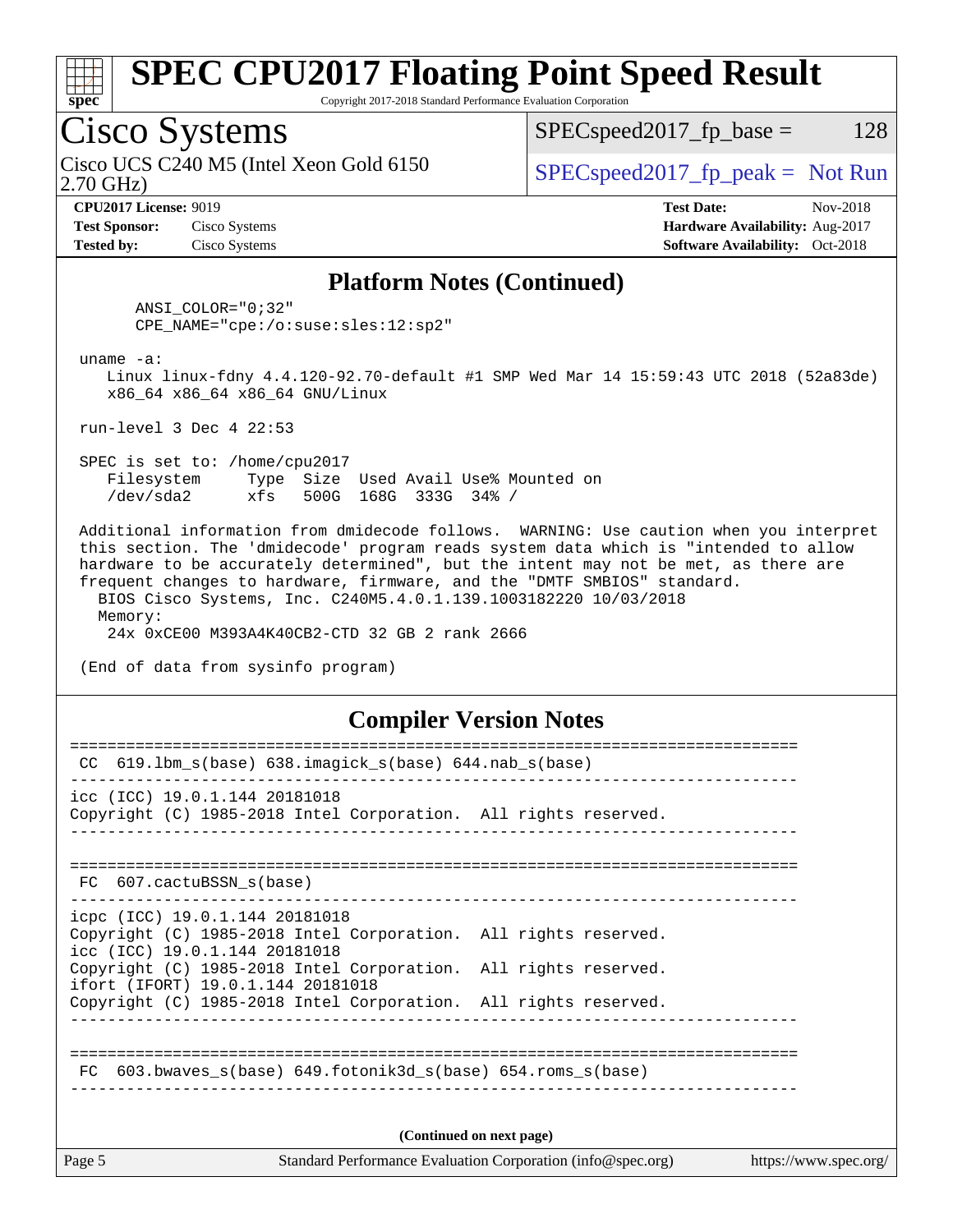

Copyright 2017-2018 Standard Performance Evaluation Corporation

## Cisco Systems

2.70 GHz) Cisco UCS C240 M5 (Intel Xeon Gold 6150  $SPEC speed2017<sub>fp</sub> peak = Not Run$ 

 $SPEC speed2017_fp\_base = 128$ 

**[Test Sponsor:](http://www.spec.org/auto/cpu2017/Docs/result-fields.html#TestSponsor)** Cisco Systems **[Hardware Availability:](http://www.spec.org/auto/cpu2017/Docs/result-fields.html#HardwareAvailability)** Aug-2017 **[Tested by:](http://www.spec.org/auto/cpu2017/Docs/result-fields.html#Testedby)** Cisco Systems **[Software Availability:](http://www.spec.org/auto/cpu2017/Docs/result-fields.html#SoftwareAvailability)** Oct-2018

**[CPU2017 License:](http://www.spec.org/auto/cpu2017/Docs/result-fields.html#CPU2017License)** 9019 **[Test Date:](http://www.spec.org/auto/cpu2017/Docs/result-fields.html#TestDate)** Nov-2018

## **[Compiler Version Notes \(Continued\)](http://www.spec.org/auto/cpu2017/Docs/result-fields.html#CompilerVersionNotes)**

| ifort (IFORT) 19.0.1.144 20181018<br>Copyright (C) 1985-2018 Intel Corporation. All rights reserved. |  |
|------------------------------------------------------------------------------------------------------|--|
| CC $621.$ wrf $s(base)$ $627.$ cam4 $s(base)$ $628.$ pop2 $s(base)$                                  |  |
| ifort (IFORT) 19.0.1.144 20181018                                                                    |  |
| Copyright (C) 1985-2018 Intel Corporation. All rights reserved.<br>icc (ICC) 19.0.1.144 20181018     |  |
| Copyright (C) 1985-2018 Intel Corporation. All rights reserved.                                      |  |
|                                                                                                      |  |

## **[Base Compiler Invocation](http://www.spec.org/auto/cpu2017/Docs/result-fields.html#BaseCompilerInvocation)**

[C benchmarks](http://www.spec.org/auto/cpu2017/Docs/result-fields.html#Cbenchmarks): [icc -m64 -std=c11](http://www.spec.org/cpu2017/results/res2018q4/cpu2017-20181211-10261.flags.html#user_CCbase_intel_icc_64bit_c11_33ee0cdaae7deeeab2a9725423ba97205ce30f63b9926c2519791662299b76a0318f32ddfffdc46587804de3178b4f9328c46fa7c2b0cd779d7a61945c91cd35)

[Fortran benchmarks](http://www.spec.org/auto/cpu2017/Docs/result-fields.html#Fortranbenchmarks): [ifort -m64](http://www.spec.org/cpu2017/results/res2018q4/cpu2017-20181211-10261.flags.html#user_FCbase_intel_ifort_64bit_24f2bb282fbaeffd6157abe4f878425411749daecae9a33200eee2bee2fe76f3b89351d69a8130dd5949958ce389cf37ff59a95e7a40d588e8d3a57e0c3fd751)

[Benchmarks using both Fortran and C](http://www.spec.org/auto/cpu2017/Docs/result-fields.html#BenchmarksusingbothFortranandC): [ifort -m64](http://www.spec.org/cpu2017/results/res2018q4/cpu2017-20181211-10261.flags.html#user_CC_FCbase_intel_ifort_64bit_24f2bb282fbaeffd6157abe4f878425411749daecae9a33200eee2bee2fe76f3b89351d69a8130dd5949958ce389cf37ff59a95e7a40d588e8d3a57e0c3fd751) [icc -m64 -std=c11](http://www.spec.org/cpu2017/results/res2018q4/cpu2017-20181211-10261.flags.html#user_CC_FCbase_intel_icc_64bit_c11_33ee0cdaae7deeeab2a9725423ba97205ce30f63b9926c2519791662299b76a0318f32ddfffdc46587804de3178b4f9328c46fa7c2b0cd779d7a61945c91cd35)

[Benchmarks using Fortran, C, and C++:](http://www.spec.org/auto/cpu2017/Docs/result-fields.html#BenchmarksusingFortranCandCXX) [icpc -m64](http://www.spec.org/cpu2017/results/res2018q4/cpu2017-20181211-10261.flags.html#user_CC_CXX_FCbase_intel_icpc_64bit_4ecb2543ae3f1412ef961e0650ca070fec7b7afdcd6ed48761b84423119d1bf6bdf5cad15b44d48e7256388bc77273b966e5eb805aefd121eb22e9299b2ec9d9) [icc -m64 -std=c11](http://www.spec.org/cpu2017/results/res2018q4/cpu2017-20181211-10261.flags.html#user_CC_CXX_FCbase_intel_icc_64bit_c11_33ee0cdaae7deeeab2a9725423ba97205ce30f63b9926c2519791662299b76a0318f32ddfffdc46587804de3178b4f9328c46fa7c2b0cd779d7a61945c91cd35) [ifort -m64](http://www.spec.org/cpu2017/results/res2018q4/cpu2017-20181211-10261.flags.html#user_CC_CXX_FCbase_intel_ifort_64bit_24f2bb282fbaeffd6157abe4f878425411749daecae9a33200eee2bee2fe76f3b89351d69a8130dd5949958ce389cf37ff59a95e7a40d588e8d3a57e0c3fd751)

## **[Base Portability Flags](http://www.spec.org/auto/cpu2017/Docs/result-fields.html#BasePortabilityFlags)**

 603.bwaves\_s: [-DSPEC\\_LP64](http://www.spec.org/cpu2017/results/res2018q4/cpu2017-20181211-10261.flags.html#suite_basePORTABILITY603_bwaves_s_DSPEC_LP64) 607.cactuBSSN\_s: [-DSPEC\\_LP64](http://www.spec.org/cpu2017/results/res2018q4/cpu2017-20181211-10261.flags.html#suite_basePORTABILITY607_cactuBSSN_s_DSPEC_LP64) 619.lbm\_s: [-DSPEC\\_LP64](http://www.spec.org/cpu2017/results/res2018q4/cpu2017-20181211-10261.flags.html#suite_basePORTABILITY619_lbm_s_DSPEC_LP64) 621.wrf\_s: [-DSPEC\\_LP64](http://www.spec.org/cpu2017/results/res2018q4/cpu2017-20181211-10261.flags.html#suite_basePORTABILITY621_wrf_s_DSPEC_LP64) [-DSPEC\\_CASE\\_FLAG](http://www.spec.org/cpu2017/results/res2018q4/cpu2017-20181211-10261.flags.html#b621.wrf_s_baseCPORTABILITY_DSPEC_CASE_FLAG) [-convert big\\_endian](http://www.spec.org/cpu2017/results/res2018q4/cpu2017-20181211-10261.flags.html#user_baseFPORTABILITY621_wrf_s_convert_big_endian_c3194028bc08c63ac5d04de18c48ce6d347e4e562e8892b8bdbdc0214820426deb8554edfa529a3fb25a586e65a3d812c835984020483e7e73212c4d31a38223) 627.cam4\_s: [-DSPEC\\_LP64](http://www.spec.org/cpu2017/results/res2018q4/cpu2017-20181211-10261.flags.html#suite_basePORTABILITY627_cam4_s_DSPEC_LP64) [-DSPEC\\_CASE\\_FLAG](http://www.spec.org/cpu2017/results/res2018q4/cpu2017-20181211-10261.flags.html#b627.cam4_s_baseCPORTABILITY_DSPEC_CASE_FLAG) 628.pop2\_s: [-DSPEC\\_LP64](http://www.spec.org/cpu2017/results/res2018q4/cpu2017-20181211-10261.flags.html#suite_basePORTABILITY628_pop2_s_DSPEC_LP64) [-DSPEC\\_CASE\\_FLAG](http://www.spec.org/cpu2017/results/res2018q4/cpu2017-20181211-10261.flags.html#b628.pop2_s_baseCPORTABILITY_DSPEC_CASE_FLAG) [-convert big\\_endian](http://www.spec.org/cpu2017/results/res2018q4/cpu2017-20181211-10261.flags.html#user_baseFPORTABILITY628_pop2_s_convert_big_endian_c3194028bc08c63ac5d04de18c48ce6d347e4e562e8892b8bdbdc0214820426deb8554edfa529a3fb25a586e65a3d812c835984020483e7e73212c4d31a38223) [-assume byterecl](http://www.spec.org/cpu2017/results/res2018q4/cpu2017-20181211-10261.flags.html#user_baseFPORTABILITY628_pop2_s_assume_byterecl_7e47d18b9513cf18525430bbf0f2177aa9bf368bc7a059c09b2c06a34b53bd3447c950d3f8d6c70e3faf3a05c8557d66a5798b567902e8849adc142926523472) 638.imagick\_s: [-DSPEC\\_LP64](http://www.spec.org/cpu2017/results/res2018q4/cpu2017-20181211-10261.flags.html#suite_basePORTABILITY638_imagick_s_DSPEC_LP64) 644.nab\_s: [-DSPEC\\_LP64](http://www.spec.org/cpu2017/results/res2018q4/cpu2017-20181211-10261.flags.html#suite_basePORTABILITY644_nab_s_DSPEC_LP64) 649.fotonik3d\_s: [-DSPEC\\_LP64](http://www.spec.org/cpu2017/results/res2018q4/cpu2017-20181211-10261.flags.html#suite_basePORTABILITY649_fotonik3d_s_DSPEC_LP64) 654.roms\_s: [-DSPEC\\_LP64](http://www.spec.org/cpu2017/results/res2018q4/cpu2017-20181211-10261.flags.html#suite_basePORTABILITY654_roms_s_DSPEC_LP64)